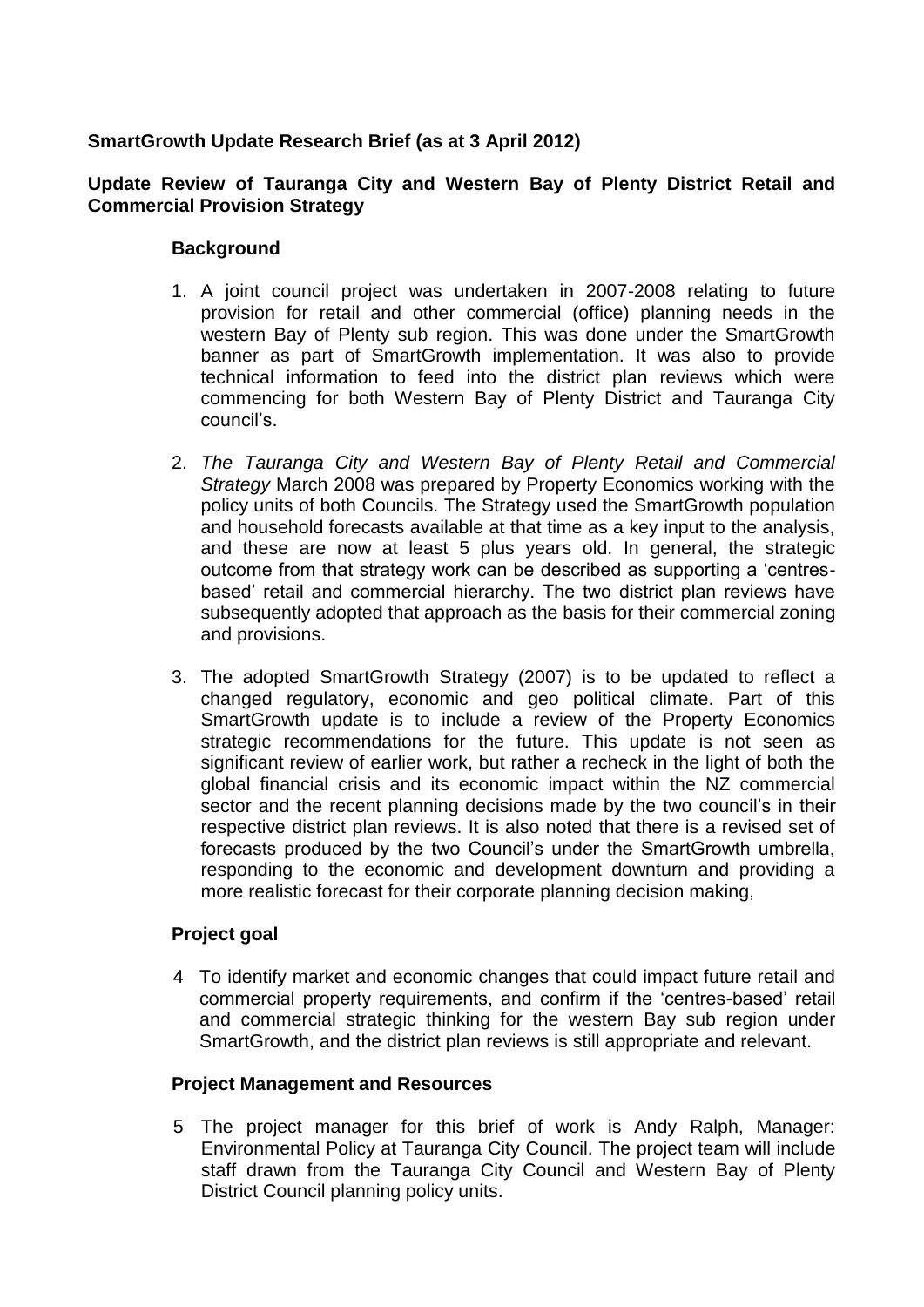6 Tauranga City Council can provide assistance with geospatial and mapping if needed. Tauranga City Council (Ayv Greenway) can provide updated forecasts of population and households for Tauranga City and Western Bay of Plenty District Council

### **Project Scope**

- 7 The project research will cover the western Bay of Plenty sub region, which includes both Tauranga City Council and Western Bay of Plenty District Council territorial areas.
- 8 The research project will review the March 2008 Property Economics Report in terms of the recommendations offered by that Report at a strategic level only. This review will have regard to current adopted population and household forecasts of the two Council's and recent district plan review decisions on retail / commercial activities and zoning provision.
- 9 The identification and review of emerging global and NZ trends in the retail and commercial sectors and the potential implications of these to the Western Bay of Plenty.
- 10 General overview assessment of current and anticipated demand for retail and commercial space in the sub-region, compared to the earlier March 2008 assessment
- 11 This update is not seen as a significant rework of earlier work, but rather a recheck. It is **not** to rerun detailed floorspace requirements/ needs in relation to revised population and household forecasts.
- 12 The project is undertaken as part of the current SmartGrowth Update project and the outputs will feed into strategic planning thinking within that wider project at a technical and political level.

#### **Project Inputs**

13 Planning policy staff from either Council can provide information on the district plan review decisions for each district plan. The Proposed Regional Policy Statement may also influence thinking- although decisions on submissions to that document are not expected until later in 2012. It is noted that the Council's revised population and household forecasts have been generally agreed by both Councils and SmartGrowth as being the basis for the SmartGrowth Update and other Council planning work at this stage.

#### **Project Outputs**

- 14 The project output will provide a written report covering;
	- A strategic scan of emerging trends in the retail and commercial sectors in response to a changing global and NZ economy and how these emerging trends may influence provision of retail and commercial activity in the western Bay sub region into the future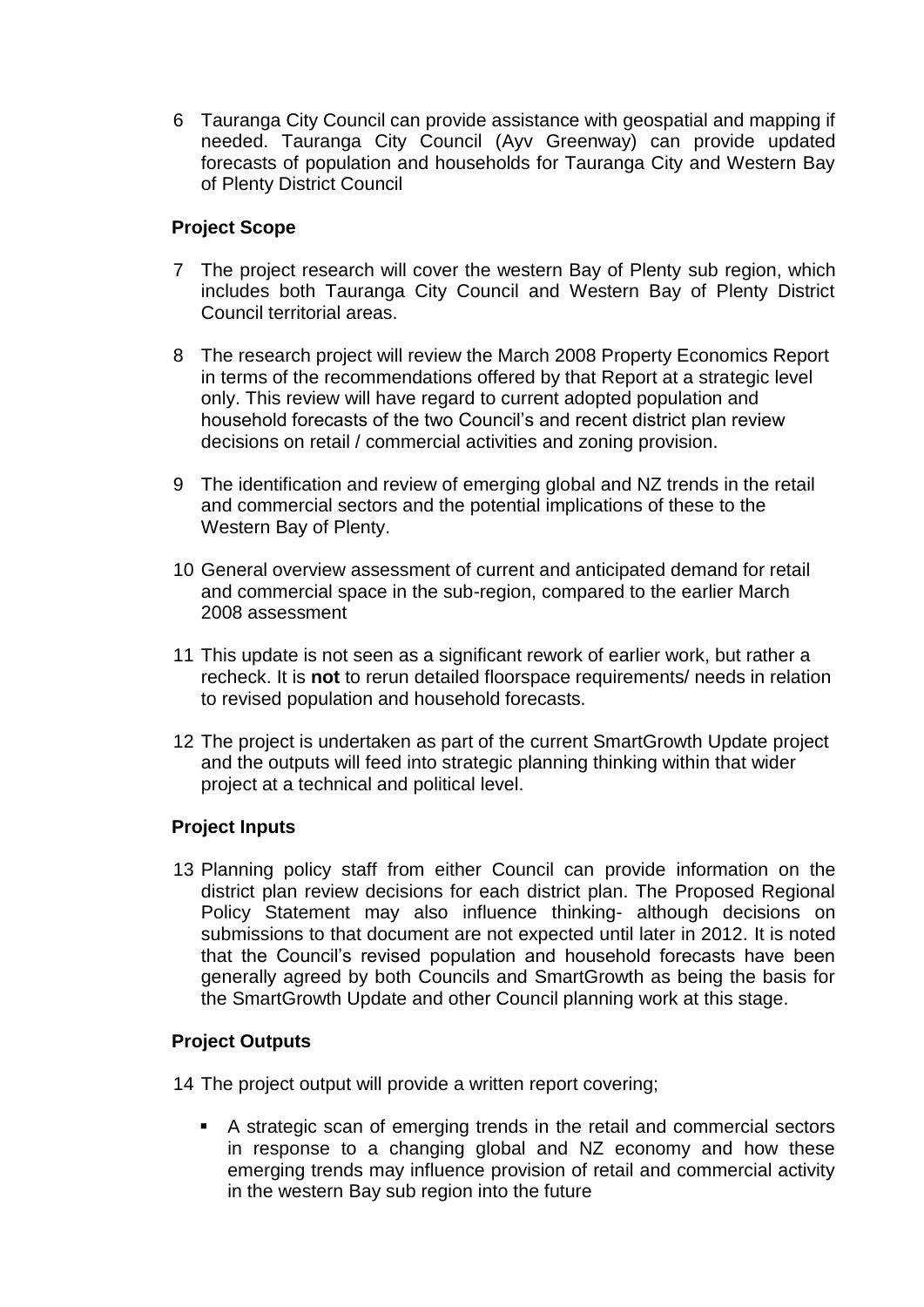- **If Identification of the differences/ gaps (if any) between the strategic** considerations that supported *The Tauranga City and Western Bay of Plenty Retail and Commercial Strategy* March 2008 Report and the current strategic situation and how those differences/gaps may influence strategic thinking on the planning provision for retail and other commercial activities under SmartGrowth out to around 2051.
- Any key strategic policy principles and/ or recommendations that can assist SmartGrowth thinking on the provision of retail and commercial land and floorspace needs into the future; for example –are floorspace needs likely to change overtime and what would be the nature of that change in terms of urban planning?
- Any combination of maps, illustrations, photos and diagrams to assist in understanding the Report recommendations
- An electronic copy of the report that is web friendly

*Note: Sub regional industrial land needs is the subject of a separate research exercise.*

## **Methodology (breakdown of phases and key tasks)**

14 The Project will be in the following stages

## **Stage 1: Review of Existing Strategic Direction**

Review *The Tauranga City and Western Bay of Plenty Retail and Commercial Strategy* March 2008 Report in terms of the recommendations offered by that Report at a strategic level only. This review will have regard to;

- emerging trends in the retail and commercial sectors in response to a changing NZ economy and how these emerging trends may influence provision of retail and commercial activity in the western Bay sub region into the future
- current adopted population and household forecasts of the two Council's and recent district plan review decisions on retail / commercial activities and zoning provision.

## **Stage 2: Draft Report**

Draft new strategic overview report, with gap analysis and any strategic recommendations

## **Stage 3: Draft Report Review**

Review Draft Report with Project Manager and team. Present reviewed draft Report to SG Implementation Group (SGIMG) and if required –the SG Implementation Committee (SGIC). Amend draft report as needed

## **Stage 4: Present and Finalise Report**

Finalise the report to incorporate any final feedback and deliver to Project Manager.

#### **Consultation requirements**

15 The consultant is expected to consult with business leaders in Tauranga on how they see the retail and commercial opportunities in the sub region. This would cover Priority One –the sub regions' economic development group, the